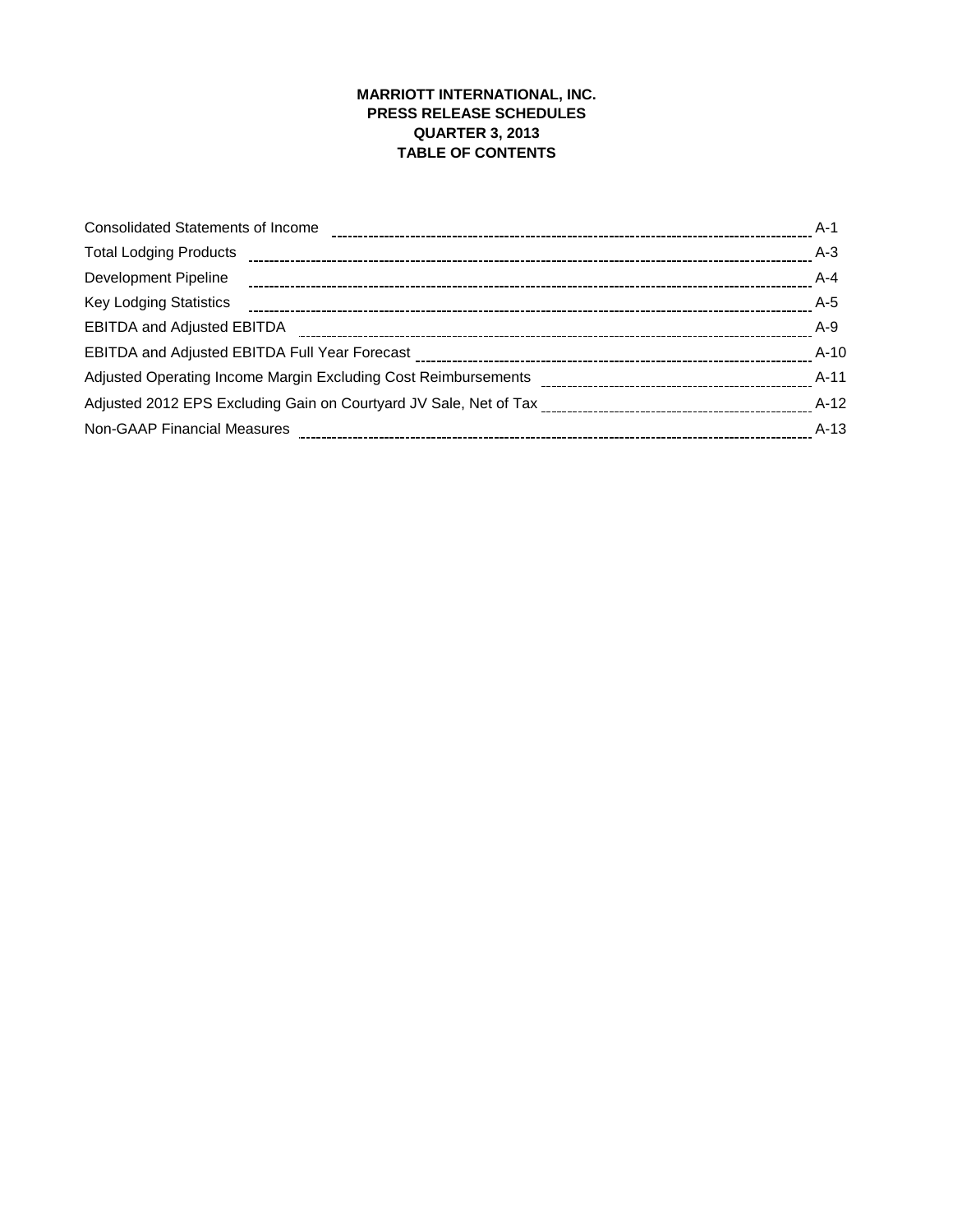# **MARRIOTT INTERNATIONAL, INC. CONSOLIDATED STATEMENTS OF INCOME THIRD QUARTER 2013 AND 2012**

(in millions, except per share amounts)

|                                                                 | 92 Days Ended                   | 84 Days Ended                  | Percent<br>Better/ |
|-----------------------------------------------------------------|---------------------------------|--------------------------------|--------------------|
|                                                                 | September 30, 2013 <sup>1</sup> | September 7, 2012 <sup>1</sup> | (Worse)            |
|                                                                 |                                 |                                |                    |
| <b>REVENUES</b>                                                 |                                 |                                |                    |
| Base management fees                                            | \$<br>150                       | \$<br>134                      | 12                 |
| Franchise fees                                                  | 175                             | 149                            | 17                 |
| Incentive management fees                                       | 53                              | 36                             | 47                 |
| Owned, leased, corporate housing and other revenue <sup>2</sup> | 220                             | 200                            | 10                 |
| Cost reimbursements <sup>3</sup>                                | 2,562                           | 2,210                          | 16                 |
| <b>Total Revenues</b>                                           | 3,160                           | 2,729                          | 16                 |
| <b>OPERATING COSTS AND EXPENSES</b>                             |                                 |                                |                    |
| Owned, leased and corporate housing - direct <sup>4</sup>       | 186                             | 174                            | (7)                |
| <b>Reimbursed costs</b>                                         | 2,562                           | 2,210                          | (16)               |
| General, administrative and other <sup>5</sup>                  | 167                             | 132                            | (27)               |
| <b>Total Expenses</b>                                           | 2,915                           | 2,516                          | (16)               |
| <b>OPERATING INCOME</b>                                         | 245                             | 213                            | 15                 |
| Gains and other income <sup>6</sup>                             | $\mathbf{1}$                    | 36                             | (97)               |
| Interest expense                                                | (28)                            | (29)                           | 3                  |
| Interest income                                                 | 5                               | 3                              | 67                 |
| Equity in earnings (losses) <sup>7</sup>                        |                                 | (1)                            | 100                |
| <b>INCOME BEFORE INCOME TAXES</b>                               | 223                             | 222                            |                    |
| Provision for income taxes                                      | (63)                            | (79)                           | 20                 |
| <b>NET INCOME</b>                                               | 160                             | \$<br>143                      | 12                 |
| <b>EARNINGS PER SHARE - Basic</b>                               |                                 |                                |                    |
| Earnings per share                                              | \$<br>0.53                      | \$<br>0.45                     | 18                 |
| <b>EARNINGS PER SHARE - Diluted</b>                             |                                 |                                |                    |
| Earnings per share                                              | \$<br>0.52                      | \$<br>0.44                     | 18                 |
| <b>Basic Shares</b>                                             | 301.9                           | 319.4                          |                    |
| <b>Diluted Shares</b>                                           | 309.5                           | 329.3                          |                    |

 $1 -$  Last year results were reported on a period basis. They have not been restated to a calendar basis. Accordingly, 2013 reflects 92 days versus 84 days in 2012.

<sup>2</sup> – Owned, leased, corporate housing and other revenue includes revenue from the properties we own or lease, termination fees, branding fees, and other revenue.

<sup>3</sup> – Cost reimbursements include reimbursements from properties for Marriott-funded operating expenses.

4 – *Owned, leased and corporate housing - direct* expenses include operating expenses related to our owned or leased hotels, including lease payments, pre-opening expenses and depreciation.

5 – *General, administrative and other* expenses include the overhead costs allocated to our segments, and our corporate overhead costs and general expenses.

6 – *Gains and other income* includes gains and losses on the sale of real estate, note sales or repayments, the sale or other-than-temporary impairment of joint ventures and investments, debt extinguishments, and income from cost method joint ventures.

7 – *Equity in earnings (losses)* includes our equity in earnings or losses of unconsolidated equity method joint ventures.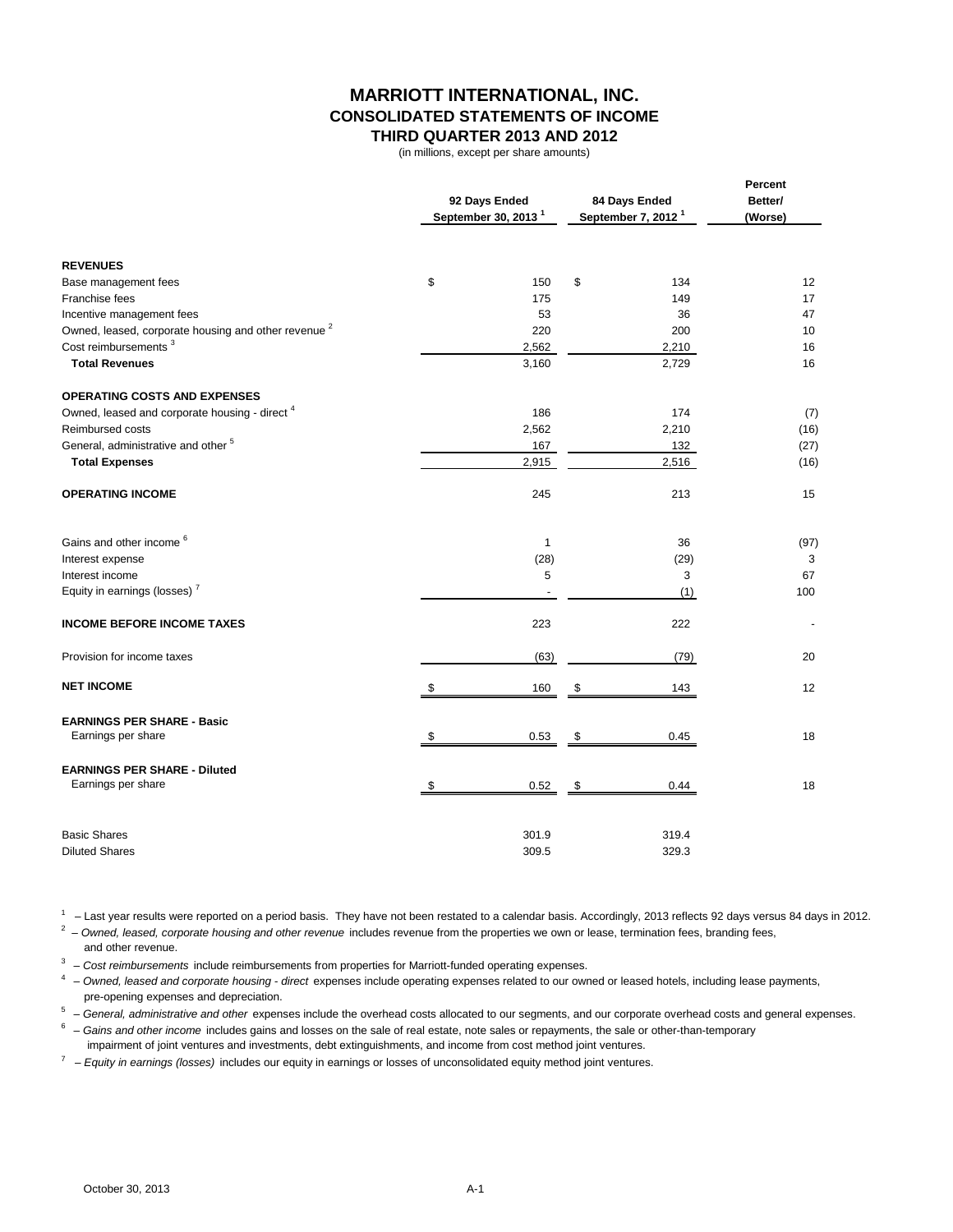## **MARRIOTT INTERNATIONAL, INC. CONSOLIDATED STATEMENTS OF INCOME THIRD QUARTER YEAR-TO-DATE 2013 AND 2012**

(in millions, except per share amounts)

|                                                                 |    | 276 Days Ended<br>September 30, 2013 <sup>1</sup> | 252 Days Ended<br>September 7, 2012 <sup>1</sup> | Percent<br>Better/<br>(Worse) |
|-----------------------------------------------------------------|----|---------------------------------------------------|--------------------------------------------------|-------------------------------|
| <b>REVENUES</b>                                                 |    |                                                   |                                                  |                               |
| Base management fees                                            | \$ | 469                                               | \$<br>399                                        | 18                            |
| Franchise fees                                                  |    | 503                                               | 420                                              | 20                            |
| Incentive management fees                                       |    | 183                                               | 142                                              | 29                            |
| Owned, leased, corporate housing and other revenue <sup>2</sup> |    | 690                                               | 681                                              | 1                             |
| Cost reimbursements <sup>3</sup>                                |    | 7,720                                             | 6,415                                            | 20                            |
| <b>Total Revenues</b>                                           |    | 9,565                                             | 8,057                                            | 19                            |
| <b>OPERATING COSTS AND EXPENSES</b>                             |    |                                                   |                                                  |                               |
| Owned, leased and corporate housing - direct <sup>4</sup>       |    | 569                                               | 572                                              | $\mathbf{1}$                  |
| Reimbursed costs                                                |    | 7,720                                             | 6,415                                            | (20)                          |
| General, administrative and other 5                             |    | 526                                               | 439                                              | (20)                          |
| <b>Total Expenses</b>                                           |    | 8,815                                             | 7,426                                            | (19)                          |
| <b>OPERATING INCOME</b>                                         |    | 750                                               | 631                                              | 19                            |
| Gains and other income <sup>6</sup>                             |    | 14                                                | 43                                               | (67)                          |
| Interest expense                                                |    | (88)                                              | (96)                                             | 8                             |
| Interest income                                                 |    | 13                                                | 10                                               | 30                            |
| Equity in losses <sup>7</sup>                                   |    | (2)                                               | (10)                                             | 80                            |
| <b>INCOME BEFORE INCOME TAXES</b>                               |    | 687                                               | 578                                              | 19                            |
| Provision for income taxes                                      |    | (212)                                             | (188)                                            | (13)                          |
| <b>NET INCOME</b>                                               | S  | 475                                               | \$<br>390                                        | 22                            |
| <b>EARNINGS PER SHARE - Basic</b><br>Earnings per share         | S  |                                                   |                                                  | 30                            |
|                                                                 |    | 1.55                                              | \$<br>1.19                                       |                               |
| <b>EARNINGS PER SHARE - Diluted</b>                             |    |                                                   |                                                  |                               |
| Earnings per share                                              | \$ | 1.51                                              | \$<br>1.16                                       | 30                            |
| <b>Basic Shares</b>                                             |    | 306.8                                             | 327.0                                            |                               |
| <b>Diluted Shares</b>                                           |    | 314.8                                             | 337.5                                            |                               |

 $1 -$  Last year results were reported on a period basis. They have not been restated to a calendar basis. Accordingly, 2013 reflects 276 days versus 252 days in 2012.

<sup>2</sup> – Owned, leased, corporate housing and other revenue includes revenue from the properties we own or lease, termination fees, branding fees,

other revenue and revenue from our corporate housing business through our sale of that business on April 30, 2012.

<sup>3</sup> – Cost reimbursements include reimbursements from properties for Marriott-funded operating expenses.

4 – *Owned, leased and corporate housing - direct* expenses include operating expenses related to our owned or leased hotels, including lease payments, pre-opening expenses and depreciation, plus expenses related to our corporate housing business through our sale of that business on April 30, 2012.

5 – *General, administrative and other* expenses include the overhead costs allocated to our segments, and our corporate overhead costs and general expenses.

6 – *Gains and other income* includes gains and losses on the sale of real estate, note sales or repayments, the sale or other-than-temporary impairment of joint ventures and investments, debt extinguishments, and income from cost method joint ventures.

7 – *Equity in losses* includes our equity in earnings or losses of unconsolidated equity method joint ventures.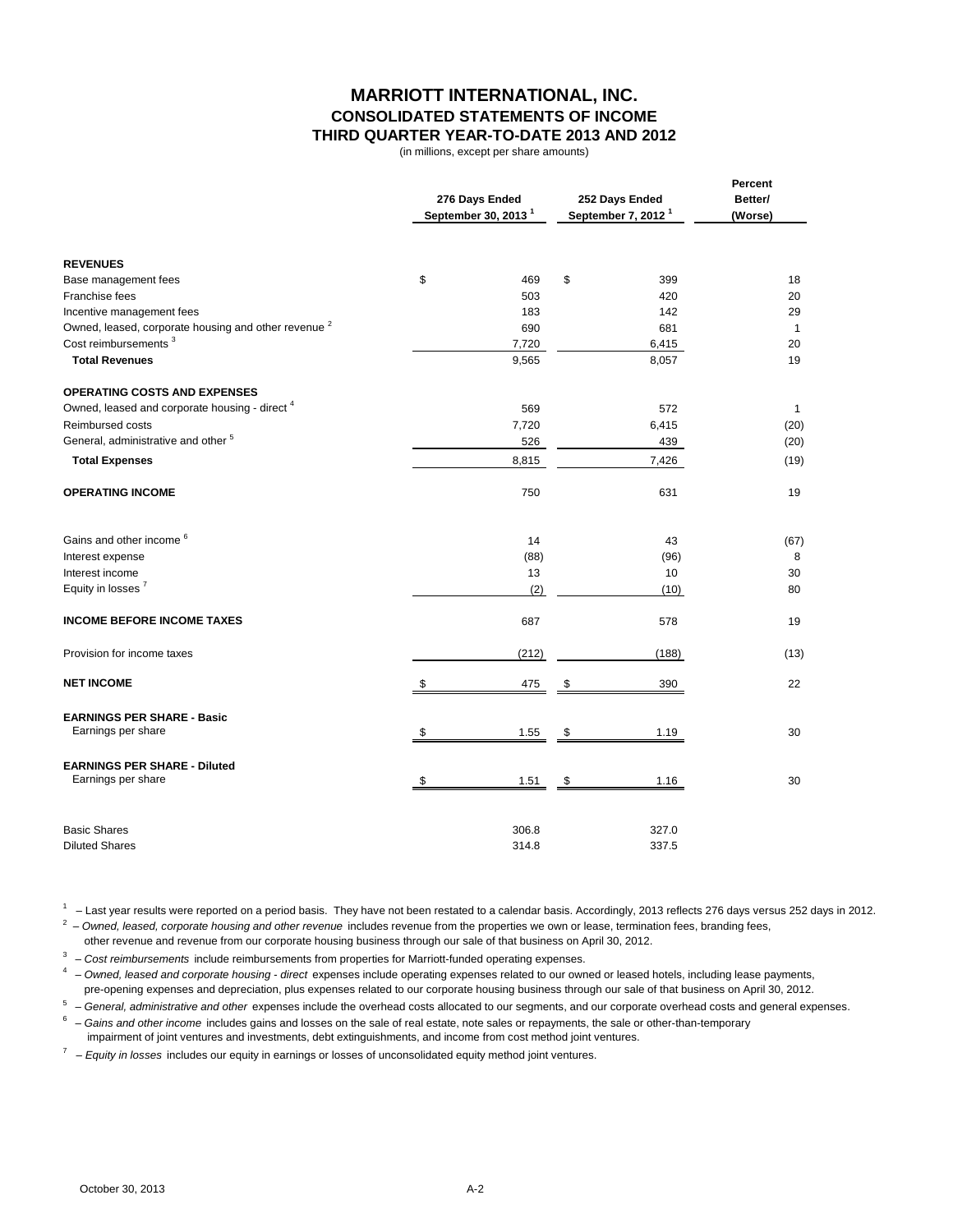### **MARRIOTT INTERNATIONAL, INC. TOTAL LODGING PRODUCTS**

|                                      |                       | <b>Number of Properties</b> |                          | <b>Number of Rooms/Suites</b> |                      |                          |  |  |
|--------------------------------------|-----------------------|-----------------------------|--------------------------|-------------------------------|----------------------|--------------------------|--|--|
| <b>Brand</b>                         | September 30,<br>2013 | September 7,<br>2012        | vs. September 7,<br>2012 | September 30,<br>2013         | September 7,<br>2012 | vs. September 7,<br>2012 |  |  |
| <b>Domestic Full-Service</b>         |                       |                             |                          |                               |                      |                          |  |  |
| <b>Marriott Hotels</b>               | 347                   | 350                         | (3)                      | 139,926                       | 141,178              | (1,252)                  |  |  |
| Renaissance Hotels                   | 76                    | 79                          | (3)                      | 27,189                        | 28,597               | (1,408)                  |  |  |
| Autograph Collection                 | 30                    | 22                          | 8                        | 8,059                         | 6,298                | 1,761                    |  |  |
| Gaylord Hotels                       | 5                     | $\ddot{\phantom{1}}$        | 5                        | 8,098                         |                      | 8,098                    |  |  |
| <b>Domestic Limited-Service</b>      |                       |                             |                          |                               |                      |                          |  |  |
| Courtyard                            | 830                   | 812                         | 18                       | 116,549                       | 114,173              | 2,376                    |  |  |
| Fairfield Inn & Suites               | 694                   | 677                         | 17                       | 63,285                        | 61,326               | 1,959                    |  |  |
| SpringHill Suites                    | 303                   | 296                         | $\overline{7}$           | 35,553                        | 34,671               | 882                      |  |  |
| Residence Inn                        | 622                   | 601                         | 21                       | 75,099                        | 72,514               | 2,585                    |  |  |
| <b>TownePlace Suites</b>             | 218                   | 205                         | 13                       | 21,630                        | 20,499               | 1,131                    |  |  |
| International                        |                       |                             |                          |                               |                      |                          |  |  |
| <b>Marriott Hotels</b>               | 211                   | 202                         | 9                        | 64,653                        | 62,133               | 2,520                    |  |  |
| Renaissance Hotels                   | 78                    | 76                          | $\overline{2}$           | 25,203                        | 24,596               | 607                      |  |  |
| Autograph Collection                 | 15                    | 6                           | 9                        | 2,037                         | 676                  | 1,361                    |  |  |
| Courtyard                            | 116                   | 109                         | $\overline{7}$           | 22,727                        | 21,318               | 1,409                    |  |  |
| Fairfield Inn & Suites               | 16                    | 13                          | 3                        | 1,896                         | 1,568                | 328                      |  |  |
| SpringHill Suites                    | $\overline{c}$        | $\overline{2}$              |                          | 299                           | 299                  | $\overline{\phantom{a}}$ |  |  |
| Residence Inn                        | 23                    | 23                          |                          | 3,229                         | 3,229                |                          |  |  |
| <b>TownePlace Suites</b>             | $\overline{2}$        | $\overline{2}$              |                          | 278                           | 278                  |                          |  |  |
| <b>Marriott Executive Apartments</b> | 27                    | 24                          | 3                        | 4,295                         | 3,846                | 449                      |  |  |
| Luxury                               |                       |                             |                          |                               |                      |                          |  |  |
| The Ritz-Carlton - Domestic          | 37                    | 39                          | (2)                      | 11,048                        | 11,587               | (539)                    |  |  |
| The Ritz-Carlton - International     | 42                    | 41                          | $\mathbf{1}$             | 12,660                        | 12,295               | 365                      |  |  |
| <b>Bulgari Hotels &amp; Resorts</b>  | 3                     | 3                           |                          | 202                           | 202                  |                          |  |  |
| <b>EDITION</b>                       | $\sqrt{2}$            | $\mathbf{1}$                | $\mathbf{1}$             | 251                           | 78                   | 173                      |  |  |
| The Ritz-Carlton Residential         | 37                    | 35                          | $\mathbf 2$              | 4,067                         | 3,927                | 140                      |  |  |
| The Ritz-Carlton Serviced Apartments | $\overline{4}$        | $\overline{4}$              |                          | 579                           | 579                  | $\sim$                   |  |  |
| <b>Unconsolidated Joint Ventures</b> |                       |                             |                          |                               |                      |                          |  |  |
| <b>AC Hotels by Marriott</b>         | 75                    | 79                          | (4)                      | 8,491                         | 8,736                | (245)                    |  |  |
| Autograph Collection                 | $\sqrt{5}$            | 5                           | $\sim$                   | 348                           | 348                  |                          |  |  |
| Timeshare <sup>1</sup>               | 63                    | 64                          | (1)                      | 12,856                        | 12,932               | (76)                     |  |  |
| <b>Total</b>                         | 3,883                 | 3,770                       | 113                      | 670,507                       | 647,883              | 22,624                   |  |  |

<sup>1</sup> Timeshare unit and room counts are as of September 6, 2013 and September 7, 2012, the end of Marriott Vacation Worldwide's third quarter for 2013 and 2012, respectively.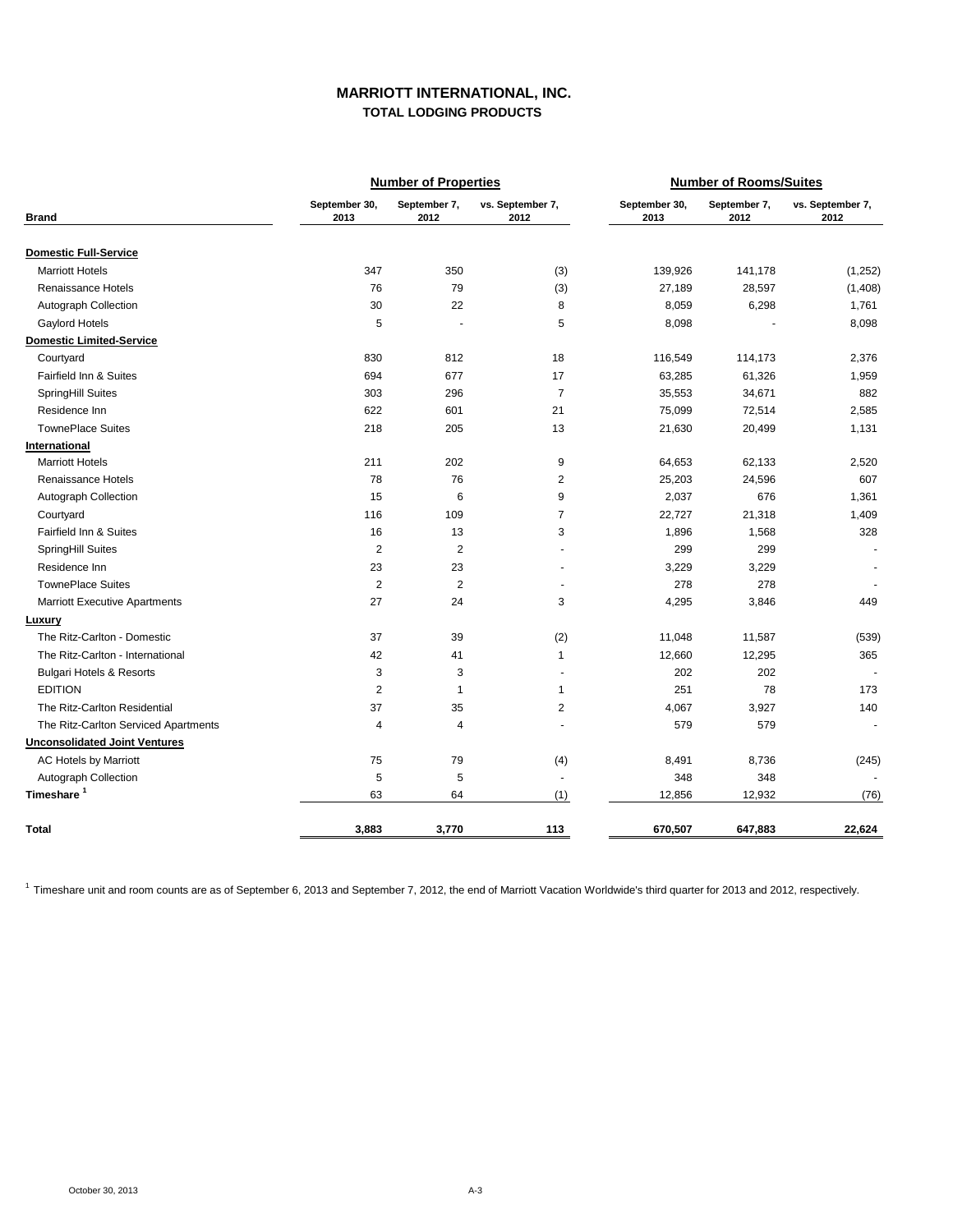# **MARRIOTT INTERNATIONAL, INC. DEVELOPMENT PIPELINE**

**Development Pipeline.** In order to increase the comparability and consistency of industry pipeline information, STR has established new guidelines, accepted by Marriott and a number of other major hotel brand companies, for the hotel development pipeline data that each company reports to STR. Under these new guidelines, the companies should report to STR only those hotel construction projects that are already under construction or subject to signed contracts, while excluding projects that are approved but not subject to signed contracts.

As of the third quarter of 2013, Marriott opted to largely align its public disclosures with these new guidelines, while also including rooms under signed contracts for conversion to one of the company's brands.

**Approved Rooms.** While Marriott will no longer include "approved" rooms in its development pipeline, Marriott intends to separately disclose the number of such rooms. While not yet under signed contracts, Marriott has approved these rooms for development following an evaluation of the local market, capabilities of the proposed owner or operator and other relevant factors. Once the parties enter into final contracts, the company would expect to move these rooms into the development pipeline.

While this is a rigorous approach to measuring both the development pipeline and other approved rooms, the company cannot provide assurance that any of these rooms will open in a timely manner, or indeed that they will open at all. As with Marriott's prior approach, not every room in the pipeline and not all the approved rooms will ultimately result in an open hotel. If the company determines that a project is no longer feasible or practicable, it intends to remove those from the pipeline or the approved rooms as applicable.

The following table compares the company's development pipeline for the last four quarters as the company previously reported and under the new methodology:

|                                   | <b>Fourth Quarter</b> | <b>First Quarter</b> | <b>Second Quarter</b> | <b>Third Quarter</b> |
|-----------------------------------|-----------------------|----------------------|-----------------------|----------------------|
|                                   | 2012                  | 2013                 | 2013                  | 2013                 |
| As previously reported -          |                       |                      |                       |                      |
| Rooms under construction          | 57,300                | 62,300               | 66,000                |                      |
| Rooms awaiting conversion         | 7,600                 | 9,500                | 8,900                 |                      |
| Rooms subject to signed contracts | 64,800                | 66,200               | 66,000                |                      |
| Approved rooms                    | 13,000                | 12,900               | 15,500                |                      |
| Hedge rooms                       | (13,500)              | (13,800)             | (14,000)              |                      |
| Development pipeline rooms        | 129,200               | 137,100              | 142,400               |                      |
| Using new methodology -           |                       |                      |                       |                      |
| Rooms under construction          | 57,300                | 62,300               | 66,000                | 68,200               |
| Rooms awaiting conversion         | 7,600                 | 9,500                | 8,900                 | 7,800                |
| Rooms subject to signed contracts | 64,800                | 66,200               | 66,000                | 68,400               |
| Development pipeline rooms        | 129,700               | 138,000              | 140,900               | 144,400              |
| <b>Approved rooms</b>             | 13,000                | 12,900               | 15,500                | 31,400               |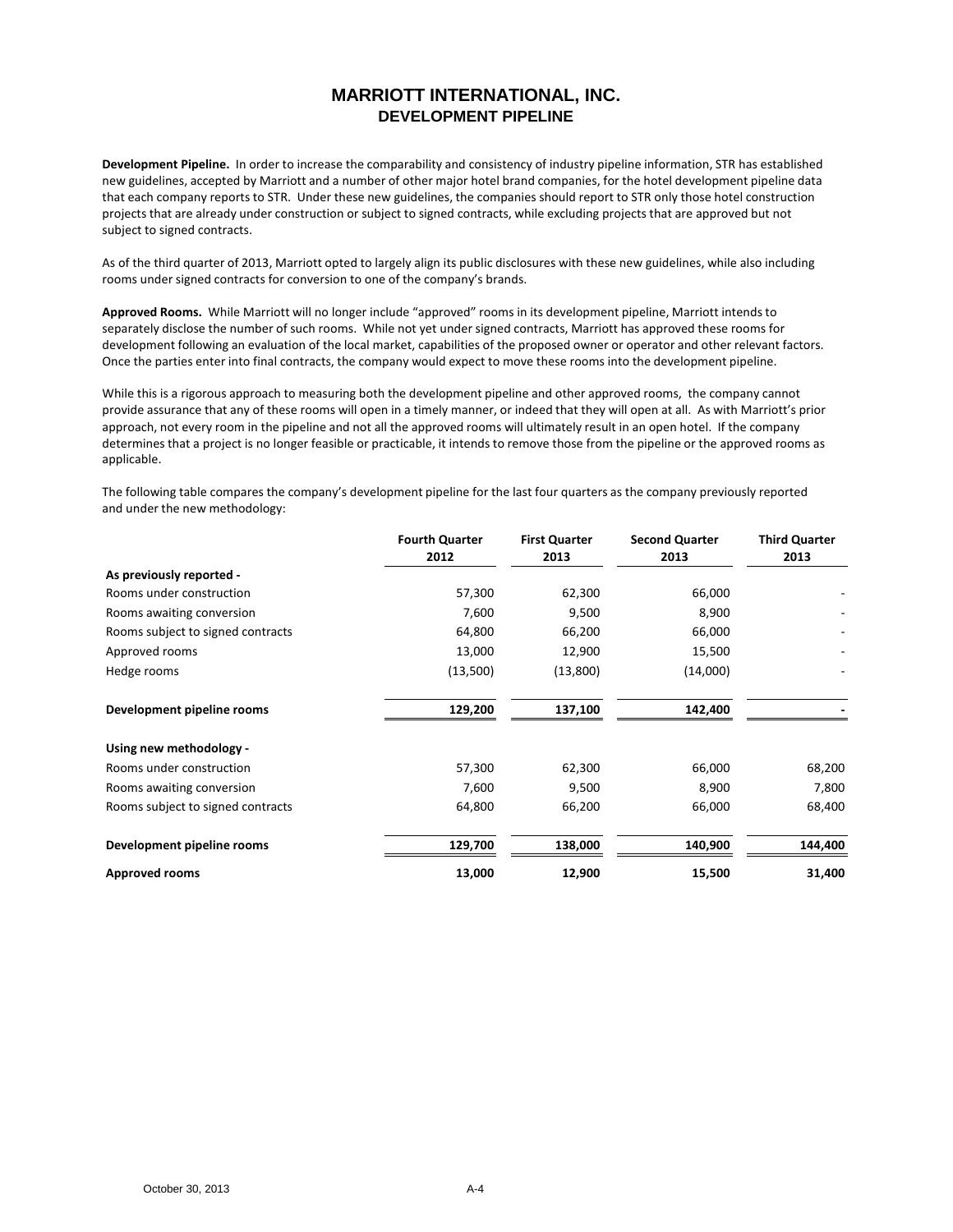#### **Constant \$**

# **Comparable Company-Operated International Properties<sup>1</sup>**

|                                   | Three Months Ended September 30, 2013 and September 30, 2012 |          |       |              |          |          |                           |  |
|-----------------------------------|--------------------------------------------------------------|----------|-------|--------------|----------|----------|---------------------------|--|
|                                   | <b>REVPAR</b>                                                |          |       | Occupancy    |          |          | <b>Average Daily Rate</b> |  |
| Region                            | 2013                                                         | vs. 2012 | 2013  |              | vs. 2012 | 2013     | vs. 2012                  |  |
| Caribbean & Latin America         | \$137.62                                                     | 8.9%     | 71.6% | 0.5%         | pts.     | \$192.09 | 8.1%                      |  |
| Europe                            | \$136.27                                                     | 0.5%     | 80.4% | 3.1%         | pts.     | \$169.52 | $-3.4%$                   |  |
| Middle East & Africa              | \$66.03                                                      | $-12.7%$ | 46.3% | $-10.8%$     | pts.     | \$142.57 | 7.7%                      |  |
| Asia Pacific                      | \$97.97                                                      | 2.8%     | 73.5% | 2.9%         | pts.     | \$133.20 | $-1.3%$                   |  |
| Regional Composite <sup>2</sup>   | \$114.14                                                     | 1.3%     | 73.0% | 1.2% pts.    |          | \$156.38 | $-0.3%$                   |  |
| International Luxury <sup>3</sup> | \$207.36                                                     | 7.3%     | 61.1% | $0.1\%$ pts. |          | \$339.55 | 7.1%                      |  |
| Total International <sup>4</sup>  | \$125.23                                                     | 2.5%     | 71.6% | 1.1% pts.    |          | \$174.97 | 0.9%                      |  |
| Worldwide <sup>5</sup>            | \$119.93                                                     | 4.4%     | 73.6% | $0.9\%$      | pts.     | \$162.97 | 3.2%                      |  |

### **Comparable Systemwide International Properties<sup>1</sup>**

|                                        | Three Months Ended September 30, 2013 and September 30, 2012 |                  |                |                                  |                      |                           |  |
|----------------------------------------|--------------------------------------------------------------|------------------|----------------|----------------------------------|----------------------|---------------------------|--|
|                                        |                                                              | <b>REVPAR</b>    |                | Occupancy                        |                      | <b>Average Daily Rate</b> |  |
| Region                                 | 2013                                                         | vs. 2012         | 2013           | vs. 2012                         | 2013                 | vs. 2012                  |  |
| Caribbean & Latin America<br>Europe    | \$119.51<br>\$129.76                                         | 7.5%<br>2.2%     | 71.3%<br>79.1% | 1.6%<br>pts.<br>3.1%<br>pts.     | \$167.64<br>\$164.08 | 5.1%<br>-1.7%             |  |
| Middle East & Africa<br>Asia Pacific   | \$65.72<br>\$105.90                                          | $-11.3%$<br>3.8% | 47.4%<br>74.2% | $-9.7\%$<br>pts.<br>2.9%<br>pts. | \$138.65<br>\$142.79 | 6.9%<br>$-0.2\%$          |  |
| <b>Regional Composite</b> <sup>°</sup> | \$114.32                                                     | 2.7%             | 73.3%          | $1.6\%$ pts.                     | \$155.98             | 0.5%                      |  |
| International Luxury <sup>3</sup>      | \$207.36                                                     | 7.3%             | 61.1%          | $0.1\%$ pts.                     | \$339.55             | 7.1%                      |  |
| Total International <sup>4</sup>       | \$123.24                                                     | 3.4%             | 72.1%          | 1.5% pts.                        | \$170.90             | 1.3%                      |  |
| Worldwide <sup>'</sup>                 | \$104.77                                                     | 4.8%             | 74.6%          | 1.0% pts.                        | \$140.53             | 3.4%                      |  |

<sup>1</sup> Statistics are in constant dollars. International includes properties located outside the United States and Canada, except for Worldwide which includes the United States.

<sup>2</sup> Includes Marriott Hotels, Renaissance Hotels, Courtyard, and Residence Inn properties.

<sup>3</sup> Includes The Ritz-Carlton properties located outside of the United States and Canada and Bulgari Hotels & Resorts and EDITION properties.

4 Includes Regional Composite and International Luxury.

<sup>5</sup> Includes Marriott Hotels, Renaissance Hotels, The Ritz-Carlton, Bulgari Hotels & Resorts, EDITION, Residence Inn,

Courtyard, Fairfield Inn & Suites, TownePlace Suites, and SpringHill Suites properties.

6 Includes Marriott Hotels, Renaissance Hotels, Autograph Collection, Courtyard, Residence Inn, and Fairfield Inn & Suites properties.

7 Includes Marriott Hotels, Renaissance Hotels, Autograph Collection, The Ritz-Carlton, Bulgari Hotels & Resorts, EDITION, Residence Inn, Courtyard, Fairfield Inn & Suites, TownePlace Suites, and SpringHill Suites properties.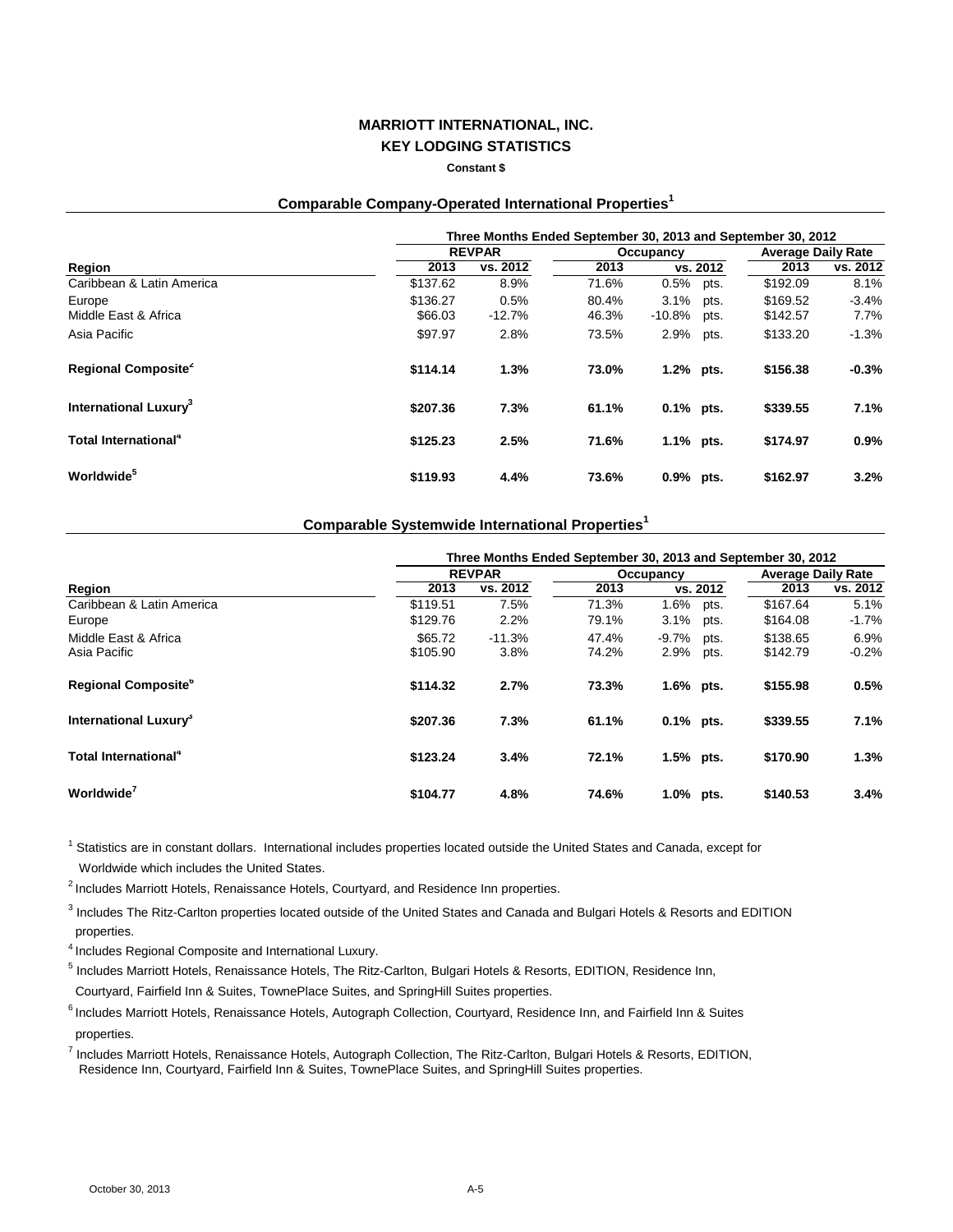**Constant \$**

### **Comparable Company-Operated International Properties<sup>1</sup>**

|                                   | Nine Months Ended September 30, 2013 and September 30, 2012 |               |           |              |          |                           |          |  |
|-----------------------------------|-------------------------------------------------------------|---------------|-----------|--------------|----------|---------------------------|----------|--|
|                                   |                                                             | <b>REVPAR</b> | Occupancy |              |          | <b>Average Daily Rate</b> |          |  |
| Region                            | 2013                                                        | vs. 2012      | 2013      |              | vs. 2012 | 2013                      | vs. 2012 |  |
| Caribbean & Latin America         | \$154.70                                                    | 6.0%          | 74.4%     | $0.6\%$ pts. |          | \$208.03                  | 5.1%     |  |
| Europe                            | \$125.93                                                    | $-0.1%$       | 73.9%     | 1.7%         | pts.     | \$170.44                  | $-2.4%$  |  |
| Middle East & Africa              | \$81.45                                                     | 1.4%          | 55.9%     | -0.7%        | pts.     | \$145.70                  | 2.8%     |  |
| Asia Pacific                      | \$101.51                                                    | 2.7%          | 72.0%     | 1.7%         | pts.     | \$140.98                  | 0.3%     |  |
| Regional Composite <sup>2</sup>   | \$115.11                                                    | 1.9%          | 71.2%     | $1.3\%$ pts. |          | \$161.61                  | $0.0\%$  |  |
| International Luxury <sup>3</sup> | \$237.90                                                    | 7.8%          | 65.1%     | 2.2% pts.    |          | \$365.24                  | 4.2%     |  |
| Total International <sup>4</sup>  | \$129.72                                                    | 3.1%          | 70.5%     | 1.4% pts.    |          | \$183.99                  | $1.1\%$  |  |
| <b>Worldwide</b> <sup>5</sup>     | \$122.52                                                    | 4.7%          | 72.5%     | $0.9%$ pts.  |          | \$168.90                  | 3.4%     |  |

### **Comparable Systemwide International Properties<sup>1</sup>**

|                                        |          | Nine Months Ended September 30, 2013 and September 30, 2012 |       |                  |                           |          |  |  |  |
|----------------------------------------|----------|-------------------------------------------------------------|-------|------------------|---------------------------|----------|--|--|--|
|                                        |          | <b>REVPAR</b>                                               |       | Occupancy        | <b>Average Daily Rate</b> |          |  |  |  |
| Region                                 | 2013     | vs. 2012                                                    | 2013  | vs. 2012         | 2013                      | vs. 2012 |  |  |  |
| Caribbean & Latin America              | \$132.52 | 5.9%                                                        | 72.7% | 1.8%<br>pts.     | \$182.24                  | 3.4%     |  |  |  |
| Europe                                 | \$119.51 | 0.8%                                                        | 72.3% | 1.7%<br>pts.     | \$165.35                  | $-1.6%$  |  |  |  |
| Middle East & Africa                   | \$80.39  | 2.2%                                                        | 56.5% | $-0.4\%$<br>pts. | \$142.31                  | 2.9%     |  |  |  |
| Asia Pacific                           | \$105.56 | 3.2%                                                        | 72.4% | $1.8\%$<br>pts.  | \$145.72                  | 0.6%     |  |  |  |
| <b>Regional Composite</b> <sup>6</sup> | \$113.29 | 2.5%                                                        | 70.9% | $1.6\%$ pts.     | \$159.73                  | 0.3%     |  |  |  |
| International Luxury <sup>3</sup>      | \$237.90 | 7.8%                                                        | 65.1% | 2.2% pts.        | \$365.24                  | 4.2%     |  |  |  |
| Total International <sup>4</sup>       | \$125.24 | 3.5%                                                        | 70.4% | $1.6\%$ pts.     | \$177.97                  | 1.1%     |  |  |  |
| Worldwide <sup>7</sup>                 | \$103.62 | 4.8%                                                        | 72.6% | 0.9% pts.        | \$142.76                  | 3.4%     |  |  |  |

<sup>1</sup> Statistics are in constant dollars. International includes properties located outside the United States and Canada, except for Worldwide which includes the United States.

<sup>2</sup> Includes Marriott Hotels, Renaissance Hotels, Courtyard, and Residence Inn properties.

<sup>3</sup> Includes The Ritz-Carlton properties located outside of the United States and Canada and Bulgari Hotels & Resorts and EDITION properties.

4 Includes Regional Composite and International Luxury.

<sup>5</sup> Includes Marriott Hotels, Renaissance Hotels, The Ritz-Carlton, Bulgari Hotels & Resorts, EDITION, Residence Inn, Courtyard, Fairfield Inn & Suites, TownePlace Suites, and SpringHill Suites properties.

<sup>6</sup> Includes Marriott Hotels, Renaissance Hotels, Autograph Collection, Courtyard, Residence Inn, and Fairfield Inn & Suites properties.

7 Includes Marriott Hotels, Renaissance Hotels, Autograph Collection, The Ritz-Carlton, Bulgari Hotels & Resorts, EDITION, Residence Inn, Courtyard, Fairfield Inn & Suites, TownePlace Suites, and SpringHill Suites properties.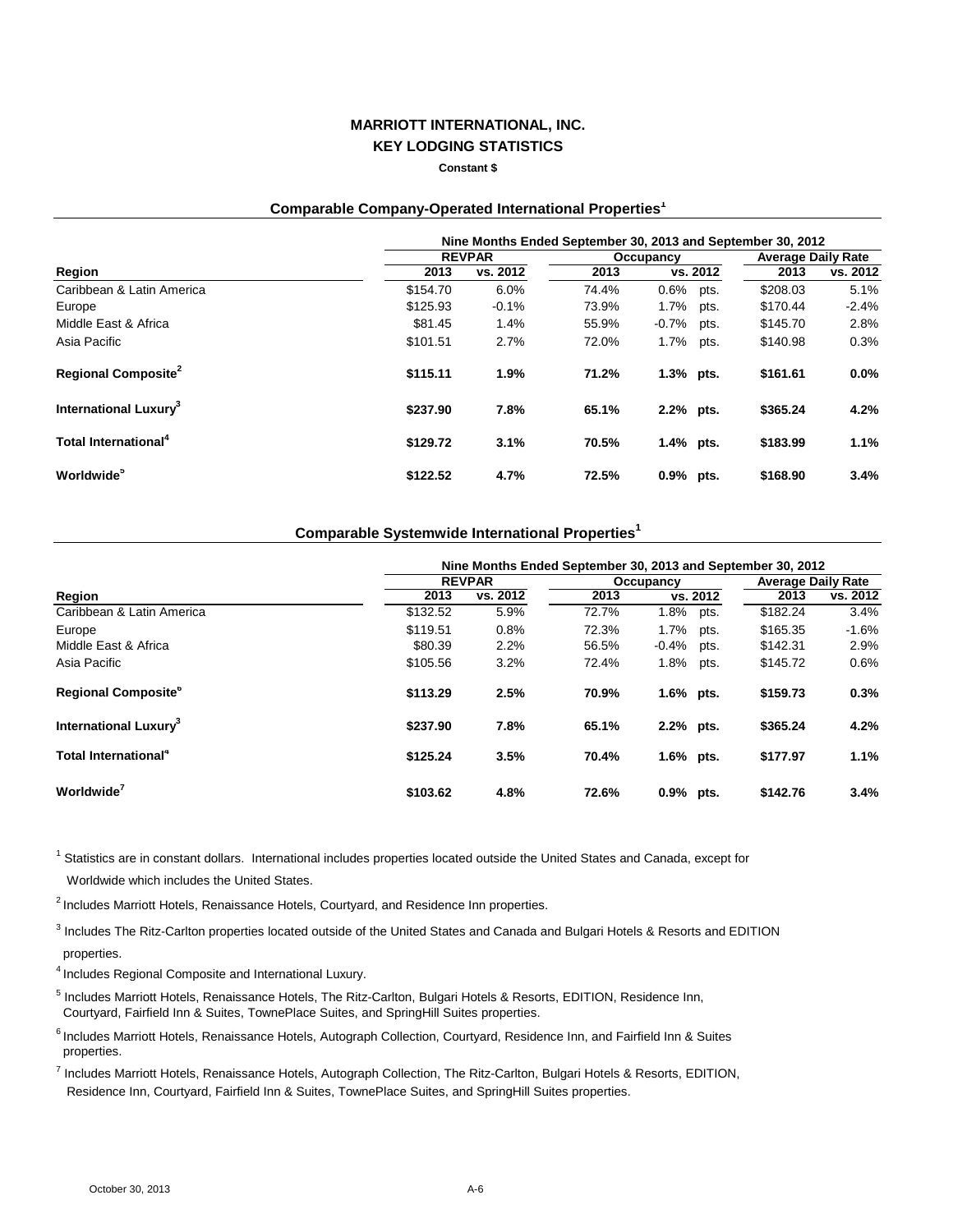# **Comparable Company-Operated North American Properties<sup>1</sup>**

|                                                           | Three Months Ended September 30, 2013 and September 30, 2012 |          |       |                  |          |                           |  |  |
|-----------------------------------------------------------|--------------------------------------------------------------|----------|-------|------------------|----------|---------------------------|--|--|
|                                                           | <b>REVPAR</b>                                                |          |       | Occupancy        |          | <b>Average Daily Rate</b> |  |  |
| <b>Brand</b>                                              | 2013                                                         | vs. 2012 | 2013  | vs. 2012         | 2013     | vs. 2012                  |  |  |
| <b>Marriott Hotels</b>                                    | \$129.53                                                     | 5.5%     | 75.1% | $0.6\%$<br>pts.  | \$172.54 | 4.7%                      |  |  |
| Renaissance Hotels                                        | \$120.06                                                     | 3.2%     | 74.3% | $0.6\%$<br>pts.  | \$161.64 | 2.3%                      |  |  |
| <b>Composite North American Full-Service</b>              | \$128.26                                                     | 5.2%     | 75.0% | $0.6\%$ pts.     | \$171.10 | 4.4%                      |  |  |
| The Ritz-Carlton                                          | \$217.77                                                     | 8.8%     | 70.5% | $0.9\%$<br>pts.  | \$308.96 | 7.4%                      |  |  |
| <b>Composite North American Full-Service &amp; Luxury</b> | \$137.26                                                     | 5.7%     | 74.5% | $0.6\%$ pts.     | \$184.20 | 4.9%                      |  |  |
| Courtyard                                                 | \$87.74                                                      | 6.2%     | 72.0% | 1.5% pts.        | \$121.93 | 4.0%                      |  |  |
| <b>SpringHill Suites</b>                                  | \$76.00                                                      | 1.3%     | 74.5% | $0.2\%$<br>pts.  | \$102.04 | $1.0\%$                   |  |  |
| Residence Inn                                             | \$102.29                                                     | 2.5%     | 80.0% | $0.0\%$<br>pts.  | \$127.88 | 2.5%                      |  |  |
| <b>TownePlace Suites</b>                                  | \$69.10                                                      | 5.9%     | 76.6% | $-0.3\%$<br>pts. | \$90.17  | 6.3%                      |  |  |
| <b>Composite North American Limited-Service</b>           | \$90.04                                                      | 4.9%     | 74.6% | $1.0\%$ pts.     | \$120.78 | 3.5%                      |  |  |
| <b>Composite - All</b>                                    | \$117.46                                                     | 5.5%     | 74.5% | $0.8\%$ pts.     | \$157.60 | 4.4%                      |  |  |

# **Comparable Systemwide North American Properties<sup>1</sup>**

|                                                           | Three Months Ended September 30, 2013 and September 30, 2012 |          |       |                 |          |                           |  |  |
|-----------------------------------------------------------|--------------------------------------------------------------|----------|-------|-----------------|----------|---------------------------|--|--|
|                                                           | <b>REVPAR</b>                                                |          |       | Occupancy       |          | <b>Average Daily Rate</b> |  |  |
| <b>Brand</b>                                              | 2013                                                         | vs. 2012 | 2013  | vs. 2012        | 2013     | vs. 2012                  |  |  |
| <b>Marriott Hotels</b>                                    | \$116.74                                                     | 5.4%     | 73.2% | $0.7\%$<br>pts. | \$159.50 | 4.4%                      |  |  |
| Renaissance Hotels                                        | \$108.27                                                     | 4.2%     | 73.0% | 0.7%<br>pts.    | \$148.25 | 3.2%                      |  |  |
| <b>Autograph Collection Hotels</b>                        | \$149.77                                                     | 5.4%     | 77.8% | 2.3%<br>pts.    | \$192.53 | 2.2%                      |  |  |
| <b>Composite North American Full-Service</b>              | \$116.56                                                     | 5.3%     | 73.3% | 0.8% pts.       | \$158.98 | 4.2%                      |  |  |
| The Ritz-Carlton                                          | \$217.77                                                     | 8.8%     | 70.5% | $0.9\%$<br>pts. | \$308.96 | 7.4%                      |  |  |
| <b>Composite North American Full-Service &amp; Luxury</b> | \$122.30                                                     | 5.6%     | 73.2% | $0.8\%$ pts.    | \$167.17 | 4.5%                      |  |  |
| Courtyard                                                 | \$92.25                                                      | 5.5%     | 74.1% | 1.3%<br>pts.    | \$124.51 | 3.7%                      |  |  |
| Fairfield Inn & Suites                                    | \$73.72                                                      | 5.0%     | 73.0% | 1.1%<br>pts.    | \$101.02 | $3.4\%$                   |  |  |
| <b>SpringHill Suites</b>                                  | \$82.77                                                      | 5.5%     | 75.9% | 1.7%<br>pts.    | \$109.10 | 3.1%                      |  |  |
| Residence Inn                                             | \$104.45                                                     | 4.2%     | 81.9% | 0.5%<br>pts.    | \$127.51 | $3.6\%$                   |  |  |
| <b>TownePlace Suites</b>                                  | \$71.13                                                      | 2.1%     | 76.9% | $0.2\%$<br>pts. | \$92.53  | 1.9%                      |  |  |
| <b>Composite North American Limited-Service</b>           | \$88.91                                                      | 4.9%     | 76.1% | 1.0% pts.       | \$116.80 | 3.5%                      |  |  |
| <b>Composite - All</b>                                    | \$101.01                                                     | 5.2%     | 75.0% | $0.9\%$ pts.    | \$134.60 | 3.9%                      |  |  |

<sup>1</sup> Statistics include only properties located in the United States.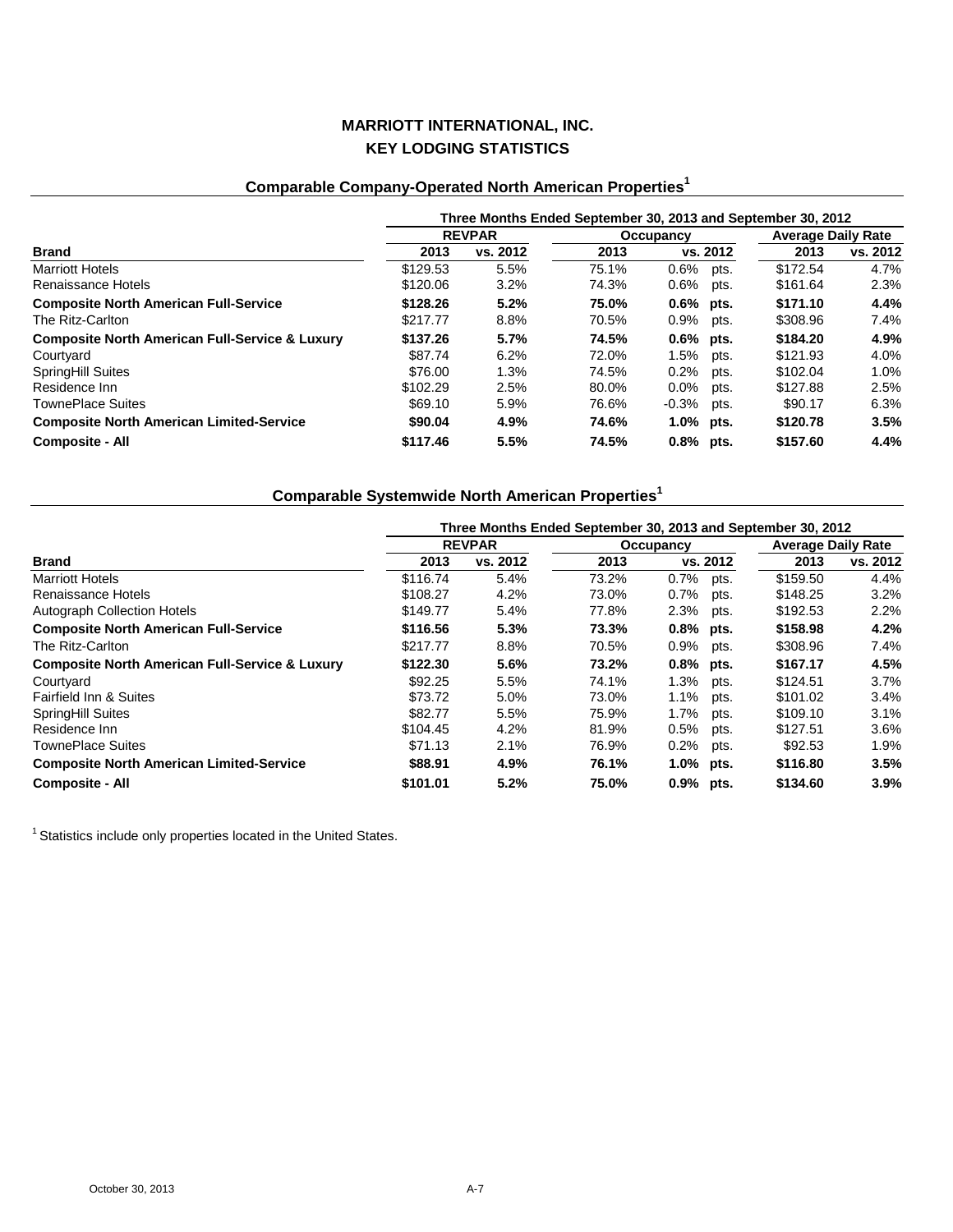# **Comparable Company-Operated North American Properties<sup>1</sup>**

|                                                           | Nine Months Ended September 30, 2013 and September 30, 2012 |               |       |                  |      |          |                           |  |
|-----------------------------------------------------------|-------------------------------------------------------------|---------------|-------|------------------|------|----------|---------------------------|--|
|                                                           |                                                             | <b>REVPAR</b> |       | <b>Occupancy</b> |      |          | <b>Average Daily Rate</b> |  |
| Brand                                                     | 2013                                                        | vs. 2012      | 2013  | vs. 2012         |      | 2013     | vs. 2012                  |  |
| <b>Marriott Hotels</b>                                    | \$132.60                                                    | 5.6%          | 74.6% | $0.7%$ pts.      |      | \$177.73 | 4.6%                      |  |
| Renaissance Hotels                                        | \$127.73                                                    | 4.2%          | 75.0% | $0.4\%$          | pts. | \$170.37 | 3.5%                      |  |
| <b>Composite North American Full-Service</b>              | \$131.95                                                    | 5.4%          | 74.7% | $0.6\%$ pts.     |      | \$176.75 | 4.5%                      |  |
| The Ritz-Carlton                                          | \$230.95                                                    | 8.2%          | 72.2% | $1.3\%$          | pts. | \$319.98 | 6.3%                      |  |
| <b>Composite North American Full-Service &amp; Luxury</b> | \$141.89                                                    | 5.8%          | 74.4% | $0.7\%$ pts.     |      | \$190.71 | 4.8%                      |  |
| Courtyard                                                 | \$85.17                                                     | 5.2%          | 69.7% | $0.6\%$          | pts. | \$122.25 | 4.3%                      |  |
| <b>SpringHill Suites</b>                                  | \$78.83                                                     | 4.5%          | 73.4% | 1.5%             | pts. | \$107.40 | 2.4%                      |  |
| Residence Inn                                             | \$99.51                                                     | 3.8%          | 77.7% | $0.8\%$          | pts. | \$128.06 | 2.8%                      |  |
| <b>TownePlace Suites</b>                                  | \$62.36                                                     | 2.8%          | 70.1% | $-2.7%$ pts.     |      | \$88.89  | 6.8%                      |  |
| <b>Composite North American Limited-Service</b>           | \$87.70                                                     | 4.8%          | 72.2% | $0.6\%$ pts.     |      | \$121.43 | 3.9%                      |  |
| <b>Composite - All</b>                                    | \$119.17                                                    | 5.5%          | 73.5% | $0.7%$ pts.      |      | \$162.16 | 4.5%                      |  |

# **Comparable Systemwide North American Properties<sup>1</sup>**

|                                                           | Nine Months Ended September 30, 2013 and September 30, 2012 |          |           |              |          |                           |          |  |  |
|-----------------------------------------------------------|-------------------------------------------------------------|----------|-----------|--------------|----------|---------------------------|----------|--|--|
|                                                           | <b>REVPAR</b>                                               |          | Occupancy |              |          | <b>Average Daily Rate</b> |          |  |  |
| <b>Brand</b>                                              | 2013                                                        | vs. 2012 | 2013      |              | vs. 2012 | 2013                      | vs. 2012 |  |  |
| <b>Marriott Hotels</b>                                    | \$118.52                                                    | 5.4%     | 72.5%     | 1.0%         | pts.     | \$163.51                  | 4.0%     |  |  |
| Renaissance Hotels                                        | \$111.37                                                    | 4.8%     | 72.7%     | 0.9%         | pts.     | \$153.11                  | 3.5%     |  |  |
| <b>Autograph Collection Hotels</b>                        | \$155.65                                                    | 6.3%     | 77.2%     | 1.6%         | pts.     | \$201.70                  | 4.0%     |  |  |
| <b>Composite North American Full-Service</b>              | \$118.67                                                    | 5.4%     | 72.7%     | $1.0\%$ pts. |          | \$163.29                  | 4.0%     |  |  |
| The Ritz-Carlton                                          | \$230.95                                                    | 8.2%     | 72.2%     | 1.3%         | pts.     | \$319.98                  | 6.3%     |  |  |
| <b>Composite North American Full-Service &amp; Luxury</b> | \$125.03                                                    | 5.7%     | 72.6%     | $1.0\%$ pts. |          | \$172.11                  | 4.2%     |  |  |
| Courtyard                                                 | \$88.43                                                     | 5.0%     | 71.6%     | 0.8%         | pts.     | \$123.50                  | 3.9%     |  |  |
| Fairfield Inn & Suites                                    | \$68.52                                                     | 4.6%     | 69.4%     | 0.6%         | pts.     | \$98.70                   | 3.6%     |  |  |
| <b>SpringHill Suites</b>                                  | \$79.72                                                     | 5.2%     | 73.6%     | 1.2%         | pts.     | \$108.32                  | 3.5%     |  |  |
| Residence Inn                                             | \$99.13                                                     | 4.4%     | 78.9%     | 0.5%         | pts.     | \$125.57                  | $3.8\%$  |  |  |
| <b>TownePlace Suites</b>                                  | \$67.54                                                     | 1.7%     | 73.4%     | $-0.5\%$     | pts.     | \$92.06                   | 2.4%     |  |  |
| <b>Composite North American Limited-Service</b>           | \$84.55                                                     | 4.6%     | 73.3%     | $0.6\%$ pts. |          | \$115.41                  | 3.7%     |  |  |
| <b>Composite - All</b>                                    | \$99.22                                                     | 5.1%     | 73.0%     | $0.8\%$ pts. |          | \$135.85                  | 4.0%     |  |  |

<sup>1</sup> Statistics include only properties located in the United States.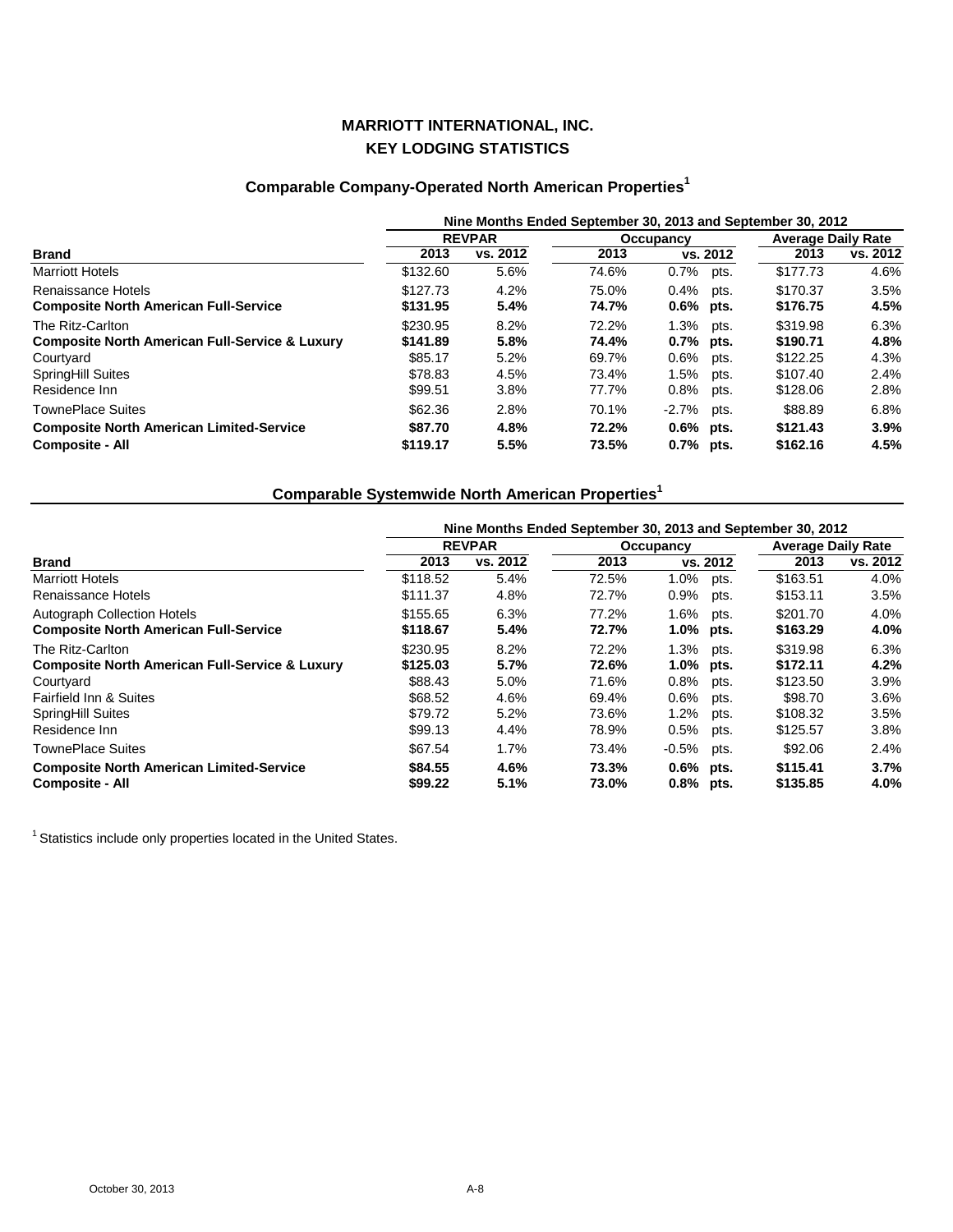### **MARRIOTT INTERNATIONAL, INC. NON-GAAP FINANCIAL MEASURES EBITDA AND ADJUSTED EBITDA**

(\$ in millions)

|                                                                  | Fiscal Year 2013        |     |                   |     |                         |     |   |       |  |
|------------------------------------------------------------------|-------------------------|-----|-------------------|-----|-------------------------|-----|---|-------|--|
|                                                                  | <b>First</b><br>Quarter |     | Second<br>Quarter |     | <b>Third</b><br>Quarter |     |   | Total |  |
| Net Income                                                       | \$                      | 136 | \$                | 179 | \$                      | 160 | S | 475   |  |
| Interest expense                                                 |                         | 31  |                   | 29  |                         | 28  |   | 88    |  |
| Tax provision                                                    |                         | 65  |                   | 84  |                         | 63  |   | 212   |  |
| Depreciation and amortization                                    |                         | 37  |                   | 37  |                         | 39  |   | 113   |  |
| Less: Depreciation reimbursed by third-party owners              |                         | (5) |                   | (4) |                         | (5) |   | (14)  |  |
| Interest expense from unconsolidated joint ventures              |                         |     |                   |     |                         |     |   | 3     |  |
| Depreciation and amortization from unconsolidated joint ventures |                         |     |                   | 3   |                         | 3   |   | 9     |  |
| <b>EBITDA**</b>                                                  |                         | 268 |                   | 329 |                         | 289 |   | 886   |  |
| Increase over 2012 Quarterly Adjusted EBITDA                     |                         | 25% |                   | 14% |                         | 19% |   | 19%   |  |

|                                                                  | Fiscal Year 2012 |                         |    |                   |    |                         |    |                   |    |       |
|------------------------------------------------------------------|------------------|-------------------------|----|-------------------|----|-------------------------|----|-------------------|----|-------|
|                                                                  |                  | <b>First</b><br>Quarter |    | Second<br>Quarter |    | <b>Third</b><br>Quarter |    | Fourth<br>Quarter |    | Total |
| Net Income                                                       | \$               | 104                     | \$ | 143               | \$ | 143                     | \$ | 181               | \$ | 571   |
| Interest expense                                                 |                  | 33                      |    | 34                |    | 29                      |    | 41                |    | 137   |
| Tax provision                                                    |                  | 43                      |    | 66                |    | 79                      |    | 90                |    | 278   |
| Depreciation and amortization                                    |                  | 29                      |    | 38                |    | 33                      |    | 45                |    | 145   |
| Less: Depreciation reimbursed by third-party owners              |                  | (4)                     |    | (4)               |    | (3)                     |    | (5)               |    | (16)  |
| Interest expense from unconsolidated joint ventures              |                  | 4                       |    | 4                 |    |                         |    | $\overline{2}$    |    | 11    |
| Depreciation and amortization from unconsolidated joint ventures |                  | 6                       |    | 8                 |    | $\overline{2}$          |    | 4                 |    | 20    |
| <b>EBITDA**</b>                                                  |                  | 215                     |    | 289               |    | 284                     |    | 358               |    | 1,146 |
| Less: Gain on Courtyard JV sale, pretax                          |                  |                         |    |                   |    | (41)                    |    |                   |    | (41)  |
| <b>Adjusted EBITDA **</b>                                        |                  | 215                     |    | 289               |    | 243                     |    | 358               |    | 1,105 |

\*\* Denotes non-GAAP financial measures. Please see page A-13 for information about our reasons for providing these alternative financial measures and the limitations on their use.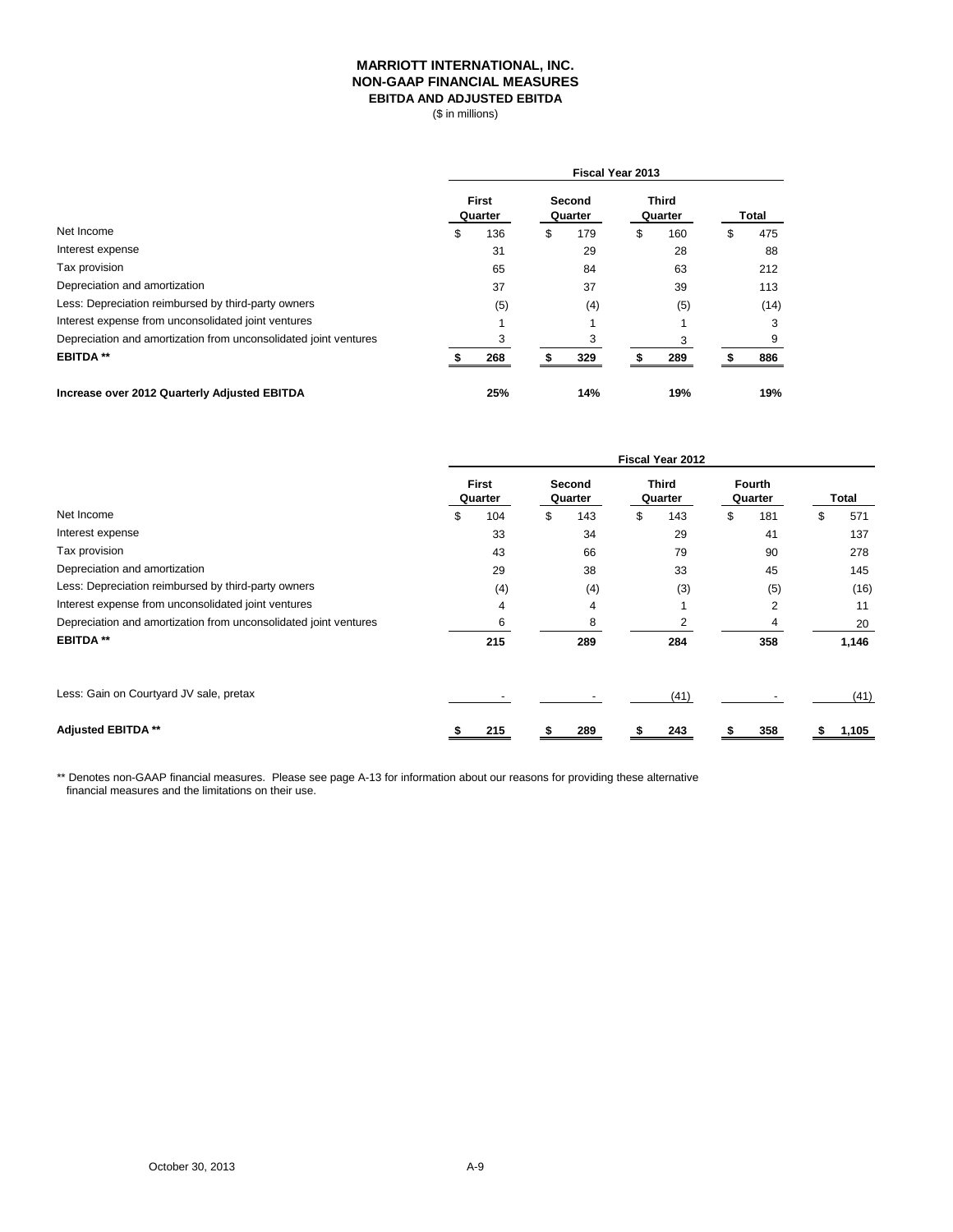### **MARRIOTT INTERNATIONAL, INC. NON-GAAP FINANCIAL MEASURES FULL YEAR EBITDA AND ADJUSTED EBITDA FORECASTED 2013**

(\$ in millions)

|                                                                  |                                           | Range |                                      |    |       |
|------------------------------------------------------------------|-------------------------------------------|-------|--------------------------------------|----|-------|
|                                                                  | <b>Estimated EBITDA</b><br>Full Year 2013 |       | <b>As Reported</b><br>Full Year 2012 |    |       |
| Net Income                                                       | \$<br>619                                 | \$    | 629                                  | \$ | 571   |
| Interest expense                                                 | 120                                       |       | 120                                  |    | 137   |
| Tax provision                                                    | 279                                       |       | 284                                  |    | 278   |
| Depreciation and amortization                                    | 155                                       |       | 155                                  |    | 145   |
| Less: Depreciation reimbursed by third-party owners              | (20)                                      |       | (20)                                 |    | (16)  |
| Interest expense from unconsolidated joint ventures              | 5                                         |       | 5                                    |    | 11    |
| Depreciation and amortization from unconsolidated joint ventures | 15                                        |       | 15                                   |    | 20    |
| <b>EBITDA**</b>                                                  | 1,173                                     | S     | 1,188                                |    | 1,146 |
| Increase over 2012 EBITDA**                                      | 2%                                        |       | 4%                                   |    |       |
| Less: Gain on Courtyard JV sale, pretax                          |                                           |       |                                      |    | (41)  |
| <b>Adjusted EBITDA **</b>                                        |                                           |       |                                      |    | 1,105 |
| Increase over 2012 Adjusted EBITDA**                             | 6%                                        |       | 8%                                   |    |       |

\*\* Denotes non-GAAP financial measures. Please see page A-13 for information about our reasons for providing these alternative financial measures and the limitations on their use.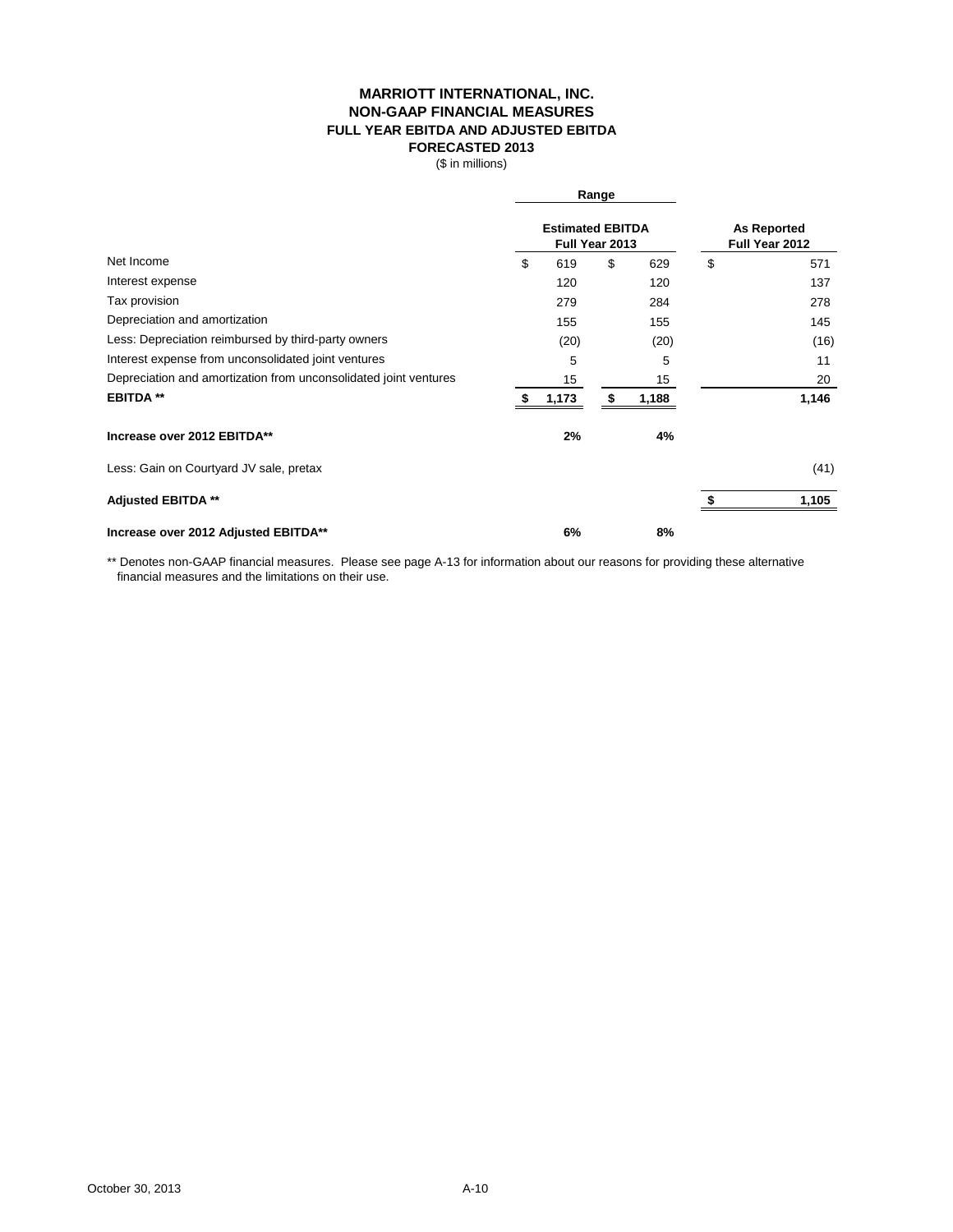### **MARRIOTT INTERNATIONAL, INC. NON-GAAP FINANCIAL MEASURES OPERATING INCOME MARGIN EXCLUDING COST REIMBURSEMENTS THIRD QUARTER 2013 AND 2012**

(\$ in millions)

| <b>OPERATING INCOME MARGIN</b>                            | Third<br>Quarter<br>2013 | <b>Third</b><br>Quarter<br>2012 |   |          |
|-----------------------------------------------------------|--------------------------|---------------------------------|---|----------|
| <b>Operating Income</b>                                   |                          | 245                             |   | 213      |
| Total revenues as reported                                | \$                       | 3.160                           | S | 2,729    |
| Less: cost reimbursements                                 |                          | (2, 562)                        |   | (2, 210) |
| Total revenues excluding cost reimbursements **           |                          | 598                             |   | 519      |
| Operating income margin, excluding cost reimbursements ** |                          | 41%                             |   | 41%      |

\*\*Denotes non-GAAP financial measures. Please see page A-13 for information about our reasons for providing these alternative financial measures and the limitations on their use.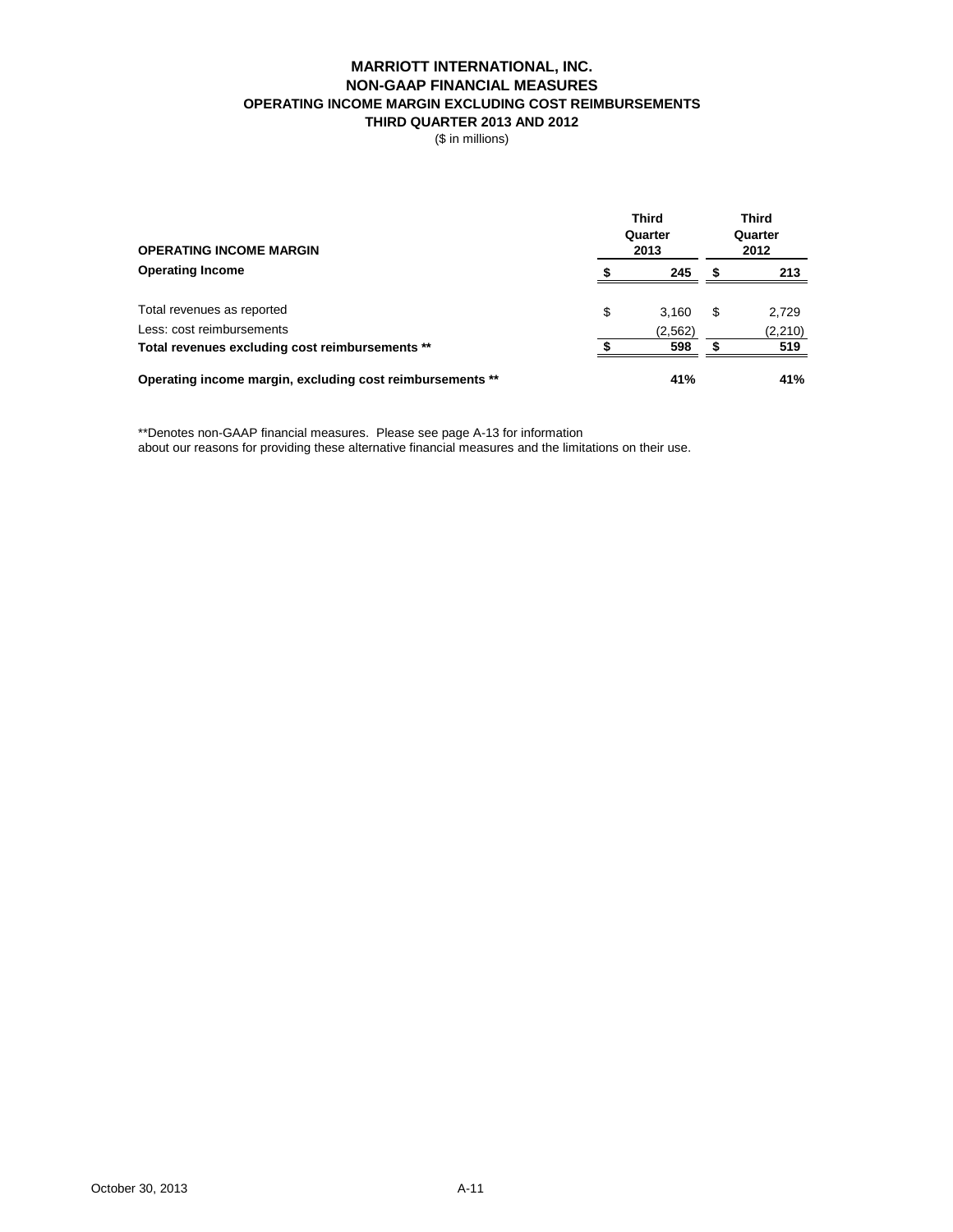**MARRIOTT INTERNATIONAL, INC.**

### **NON-GAAP FINANCIAL MEASURES**

# **ADJUSTED 2012 EPS EXCLUDING GAIN ON COURTYARD JV SALE, NET OF TAX**

(in millions, except per share amounts)

|                                                   |  | Range<br><b>Estimated Full Year</b><br>2013 |  |      |    |        |  |
|---------------------------------------------------|--|---------------------------------------------|--|------|----|--------|--|
|                                                   |  |                                             |  |      |    |        |  |
| Net income, as reported                           |  |                                             |  |      | \$ | 571    |  |
| Less: Gain on Courtyard JV sale, net of tax       |  |                                             |  |      |    | (25)   |  |
| Net income, as adjusted **                        |  |                                             |  |      |    | 546    |  |
| <b>DILUTED EPS AS REPORTED</b>                    |  |                                             |  |      | \$ | 1.72   |  |
| DILUTED PER SHARE GAIN ON COURTYARD JV SALE       |  |                                             |  |      |    | (0.08) |  |
| DILUTED EPS AS ADJUSTED                           |  |                                             |  |      |    | 1.64   |  |
| <b>DILUTED EPS GUIDANCE</b>                       |  | 1.98                                        |  | 2.01 |    |        |  |
| <b>INCREASE OVER 2012 DILUTED EPS</b>             |  | 15%                                         |  | 17%  |    |        |  |
| <b>INCREASE OVER 2012 ADJUSTED DILUTED EPS **</b> |  | 21%                                         |  | 23%  |    |        |  |
| <b>Diluted Shares</b>                             |  |                                             |  |      |    | 332.9  |  |

\*\* Denotes non-GAAP financial measures. Please see page A-13 for information about our reasons for providing these alternative financial measures and the limitations on their use.